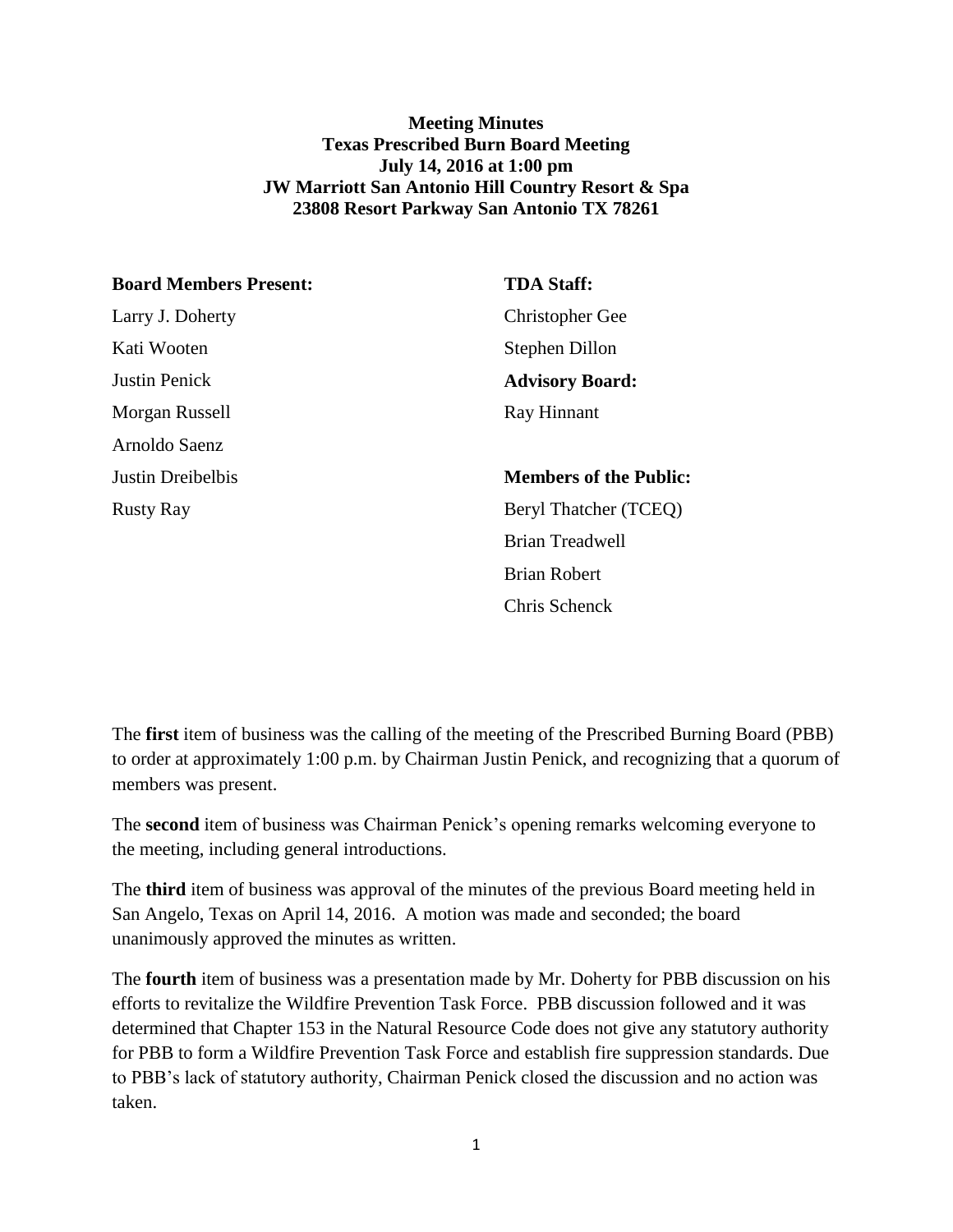The **fifth** item of business was a progress report on the Texas Forest Service (TFS) database for documenting prescribed burning in the state, but in the absence of board member Rich Gray, the report was tabled for the next quarterly board meeting.

The **sixth** item of business was the Texas Commission of Environmental Quality's (TCEQ) report, presented by Kati Wooten and Beryl Thatcher, on the petition received from the Texas Forestry Association (TFA) to revise TCEQ's Outdoor Burning regulation relating to prescribed burning. Ms. Thatcher, a Manager in the Office of Compliance and Enforcement for TCEQ, stated that recent stakeholder meetings have been held so that the agency could begin the proposed revisions to the Outdoor Burning regulations for prescribed burning. Ms. Thatcher also stated that the rules would be ready to publish for public comment in January of 2017 and that public hearings would be held during the 30 day comment period as well.

The **seventh** item of business was a discussion led by Kati Wooten of TCEQ regarding regulations for flag-persons and/or warning signs on public roadways during prescribed burns. It was stated that both TCEQ and the Texas Department of Transportation (TXDOT) have regulations for posting public roadways for possible road hazards, but each agency has different levels of requirements. Based on this discussion, PBB decided that Stuart Strnad should contact a TXDOT representative and schedule them to make a presentation on the regulations concerning flag-persons and/or warning signs, as it pertains to prescribed burning, at the next board meeting.

The **eighth** item of business was the discussion on the relocation of §229.5 to §226.4 for Lead Burn Instructor requirements, but in the absence of program coordinator Stuart Strnad, the discussion was tabled for the next board meeting.

The **ninth** item of business was a report from the Texas Department of Agriculture (TDA) on the Prescribed Burning Board program:

- **Restructure and Reappointment of Prescribed Burning Advisory Board:** Comment was made by Chairman Penick that the Advisory board members for reappointment had been presented to Stuart Strnad for processing and notification by TDA. In the absence of program coordinator Stuart Strnad, the topic was tabled for the next board meeting.
- **Rule Update for Published Amendments to §229.1 & §229.3:** Stephen Dillon of TDA confirmed that the amendments had been published in the Texas Register for public comment and after 30 days with no negative substantive comments the amendments would be adopted.
- **Eco-Region Map for Counties and Updated Regional Contacts:** Comment was made by Chairman Penick and board member Morgan Russell that the plan for updating the Eco-Regional map was to define regions by county and update contact information for current participants in the prescribed burning program per Region. In the absence of program coordinator Stuart Strnad, the topic was tabled for the next board meeting.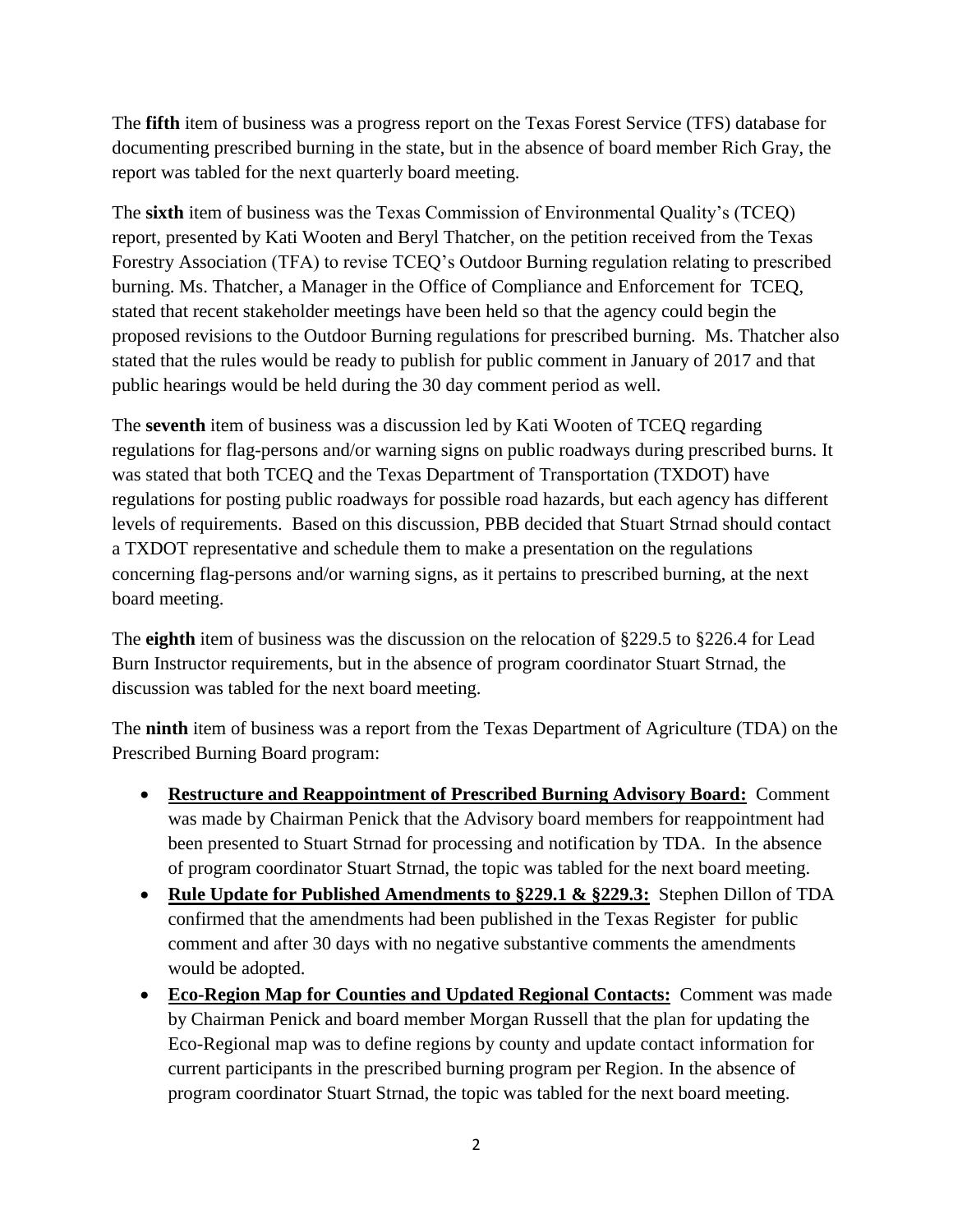**Results of Lead Burn Instructor feedback for training activities and recertification:** Comment was made by board member Morgan Russell that a survey email had been sent out by program coordinator Stuart Strnad but that she was not aware of the results and specific feedback from the Lead Burn Instructors contacted. In the absence of program coordinator Stuart Strnad, the topic was tabled for the next board meeting.

The **tenth** item of business was an update on the formation of the new Advisory Board. Comments were made by Chairman Penick and advisory board member Ray Hinnant that the original advisory board consisted of 20 members, but due to lack of attendance that contributed to not making quorum, the new advisory board would only have a 10 member board. In the absence of program coordinator Stuart Strnad, the topic was tabled for the next board meeting since PBB was unable to determine if all reappointment letters were sent.

The **eleventh** item of business was Public Comment, and Chairman Penick opened the floor for comment and with no public comment the agenda item was closed.

The **twelfth** item of business was for the board to set the location, date and time for the next board meeting. After some discussion, the board decided that the next meeting would be held at the Texas Department of Agriculture on September 7, 2016 at 1:00 PM. Comment was also made by Chairman Penick to move to a semi-annual and an as needed meeting schedule depending on PBB business needs. A motion was made and seconded; the board unanimously approved the location, date and time for the next meeting as presented and the semi-annual board meeting schedule.

The **thirteenth** item of business was other business and items to be placed on the next agenda.

## **Agenda items for next meeting (not exclusive):**

Discussion and Possible Action for nominating applicant to board seat for Landowners.

Discussion and Possible Action on the Relocation of §229.5 to §226.4 for Lead Burn Instructor Requirements.

Report on the Status of Eco-Region Map Updates with Regional Contacts.

Report on the Status for Lead Burn Instructor training activities and recertification.

Report from Rich Gray regarding TFS database possibilities.

Report on the status of the formation of the New Prescribed Burning Advisory Board from TDA.